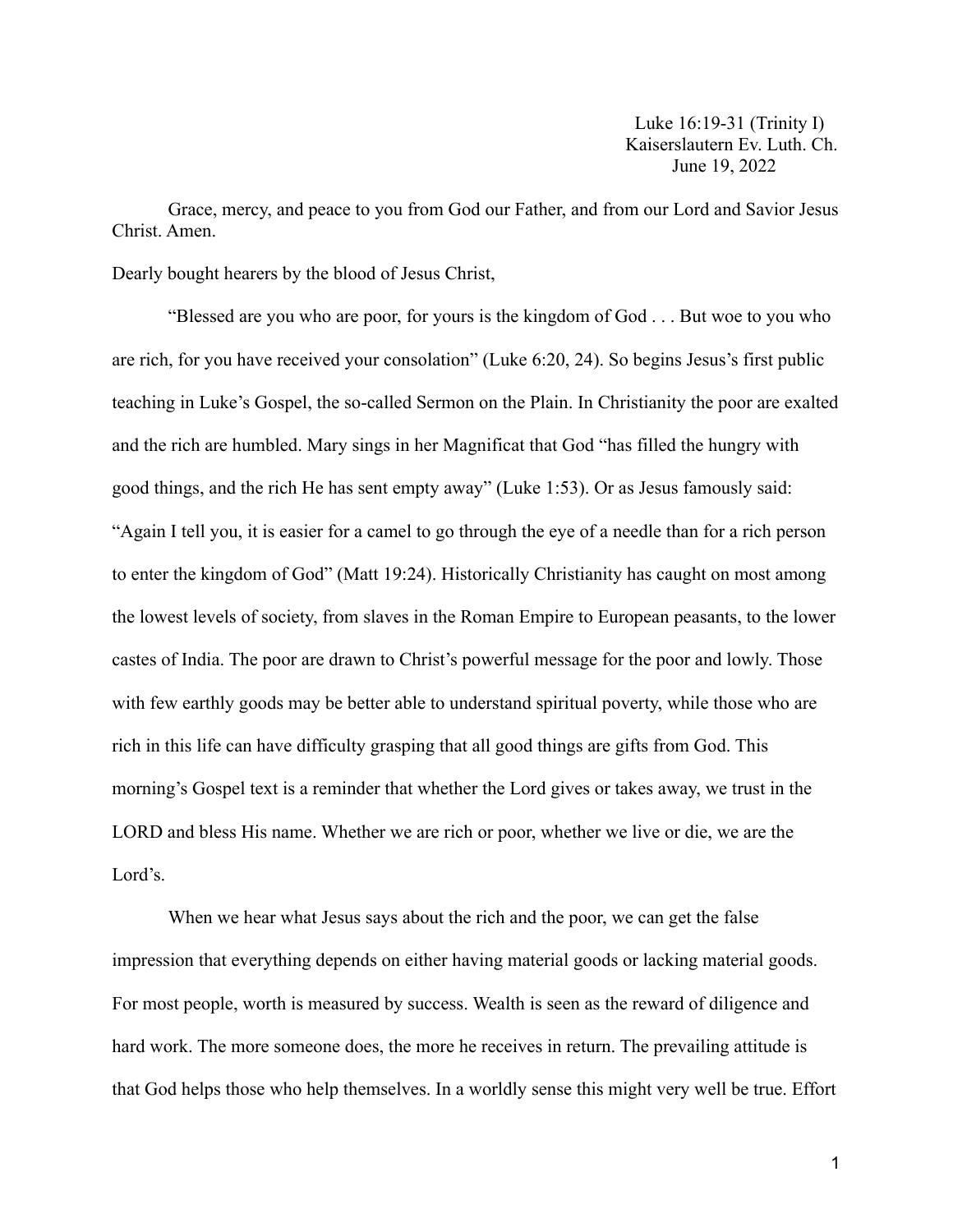often pays off in the end. The problem is when we view material goods as rewards of our own efforts rather than as gifts from our creator.

Sometimes the opposite false impression is given that being poor is a good work in and of itself. In the early and medieval church, monks and nuns would take a vow of poverty. Worldly possessions were exchanged for communal living and a simple life based on the teachings of Jesus. The problem was that they believed their poverty made them righteous before God. Even then, the life of poverty was only for the extremely religious, not the average person. Everyone else pretty much lived the way people do today, striving after the riches of this world.

Today it is also commonly thought that being poor or marginalized automatically makes a person better. Material goods are considered stolen commodities. The wealth we have inherited or acquired is simply the result of someone else's labor. Poor, oppressed people throughout history and around the world did the heavy-lifting to give us the things we obtain so easily. Regardless of work ethic or moral character, being a member of an oppressed class is now grounds for boasting. Being poor becomes a good work in and of itself, a good work to be rewarded by redistribution of wealth or whatever else.

Our worldly reason sees the labels of rich and poor as things in and of themselves. To be rich is either good or bad. To be poor is either good or bad. But in Scripture we see that it's not so much being outwardly rich or poor that matters. It's faith in God that matters, a faith that can't help but manifest itself in love for the neighbor. We see this laid out clearly in our Epistle Lesson from 1 John chapter 4: "whoever loves God must also love his brother." As a negative example we have this morning's Gospel text about the rich man and Lazarus. At first it might seem like the rich man is condemned because of his wealth and Lazarus is praised because of his poverty. Abraham says to the rich man: "Child, remember that you in your lifetime received your good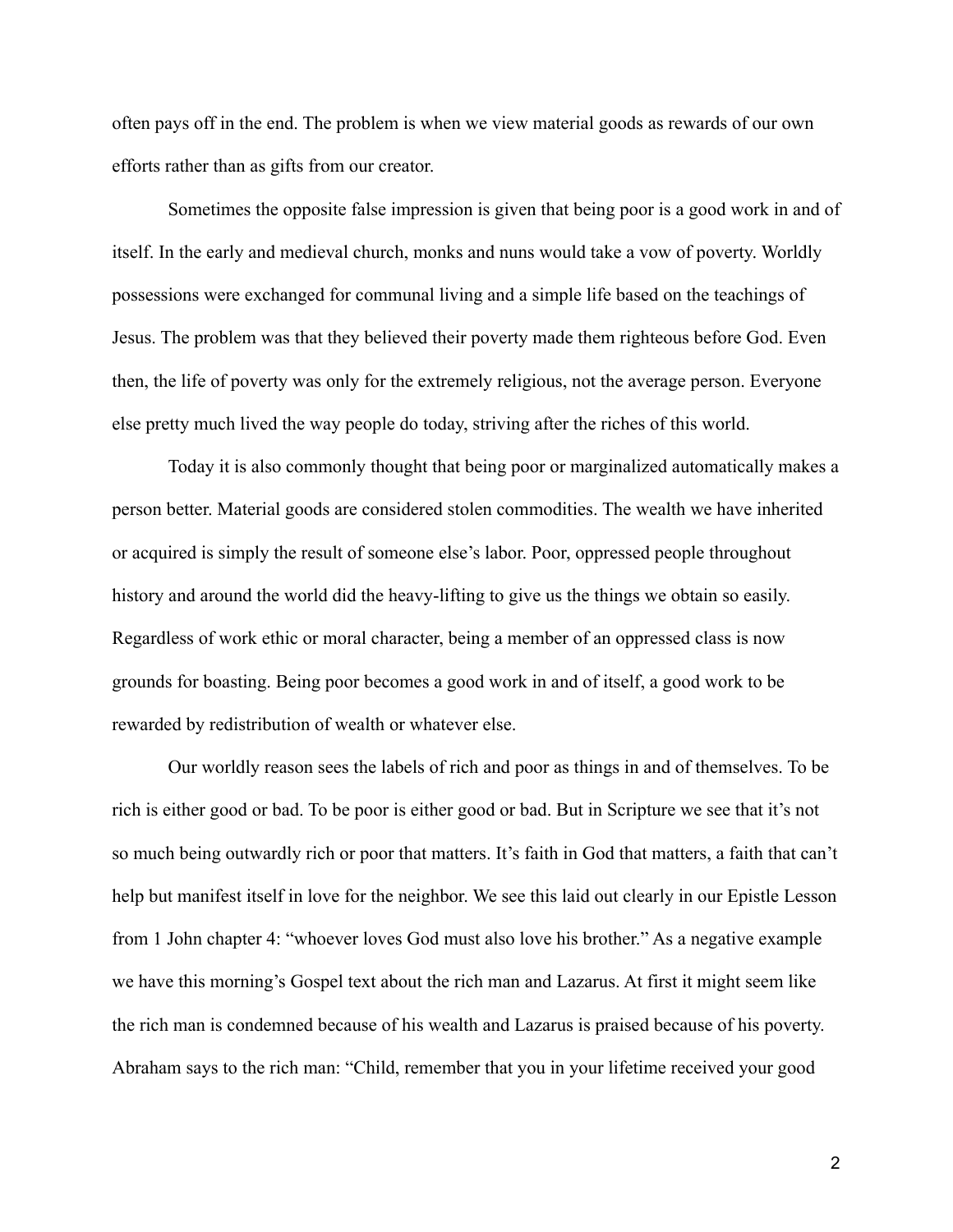things, and Lazarus in like manner bad things; but now he is comforted here, and you are in anguish." But ultimately, it is the faith of Lazarus in the midst of his poverty that makes the difference. It is the unbelief of the wealthy man in the midst of his riches that makes the difference. Lazarus, though poor, trusted in God. The rich man, though wealthy, trusted in himself rather than God. His unbelief is revealed in how he treated poor Lazarus.

The rich man is traditionally named "Dives" from the Latin word for "wealthy." Literally, his name means "favored by the gods." It's the same root where we get words like "divine" from. In the Roman world, people considered wealth a sign of the gods' favor, just like people today. The natural inclination is to think wealth and a life of ease are divine rewards. The rich man was clothed in purple, the color of kings. He dressed in the latest fashion and wore the finest linen money could buy. He feasted sumptuously everyday, which shows how this rich man viewed life. Everyday was a day for a party. Eat, drink, and be merry for tomorrow we die. And then of course, like all people, the rich man did die. His life was consumed with chasing after his own desires rather than the things of God. In foolishness he laid up treasures for himself and was not rich towards God. Dives forgot that life does not consist in the abundance of possessions (Luke 12:15).

On the other hand, the name "Lazarus" comes from the Hebrew and means "God has helped." The poor man, Lazarus, lay at the rich man's gate. He was covered with sores and wanted nothing more than to be fed like a dog from the crumbs that fell from the rich man's table. Yet he was not even deemed worthy of those meager rations. His only companions were the dogs, who came and licked his sores. Lazarus's only help came from the God who "raises up the poor from the dust and lifts the needy from the ash heap to make them sit with princes and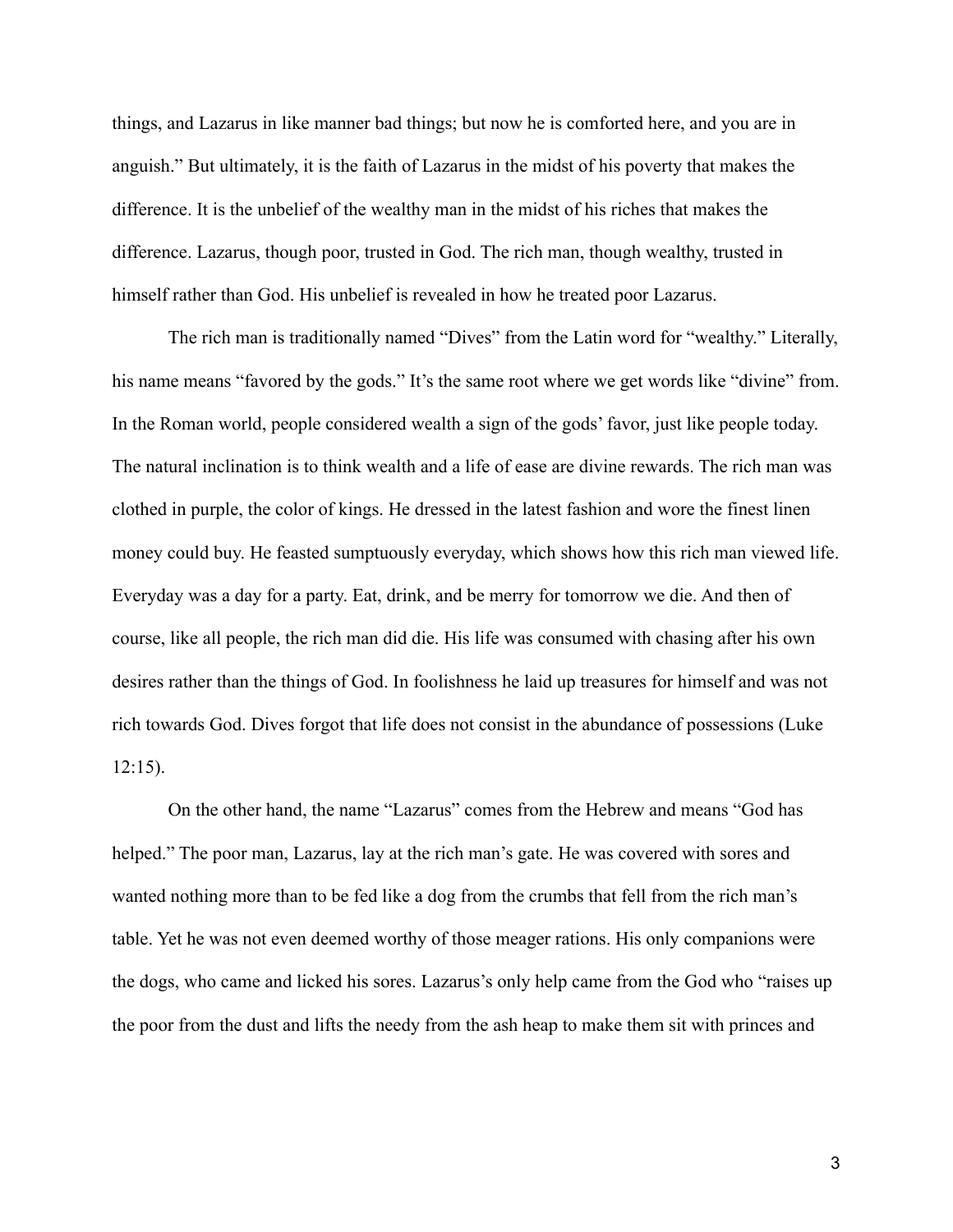inherit a seat of honor" (1 Sam 2:8). It was the LORD who sent angels to carry Lazarus to Abraham's bosom, placing him at a seat of honor in the life to come.

The rich man wanted paradise in this life but ended up in torment. Lazarus was tormented in this life but ended up in paradise. What was the difference? Is it because Lazarus was poor that he went to Heaven? Was it because Dives was rich that he went to Hell? Neither option is correct. The rich man was condemned not because of his wealth but because he did not have faith. We know the rich man did not have faith because where unbelief reigns, man is absorbed by the vanities of this world. The rich man did not trust in God, and that is reflected in his actions. He spent all his time chasing after riches, feasting sumptuously (not every once in a while, but every day), and in all that he never noticed the poor beggar God had brought into his life. Lack of faith in God is reflected in lack of love for the neighbor. Whoever knows the goodness of God has sympathy for the poor and lowly of this world, and "whoever does not love his brother whom he has seen cannot love God whom he has not seen." Faith in God manifests itself in love for others. Faith and love must go together.

In the same way, Lazarus was saved not because he was poor, but because he had faith. Lazarus trusted in God even though everything seemed to go wrong for him in life. Although Christianity often takes root among the poor and downtrodden, sometimes even the poor are led not to place their trust in God but to grumble against the LORD and against the circumstances of their life. Ungrateful beggars grumble and curse when not given what they want, but Lazarus was patient. Lazarus did not grumble against God or against the rich man. He did not complain about his station in life but in faith accepted the burdens God placed upon him. Poverty and suffering in themselves do not make us acceptable before God, but being made acceptable to God transforms poverty, suffering, and death into something precious in God's sight (Ps 116:15).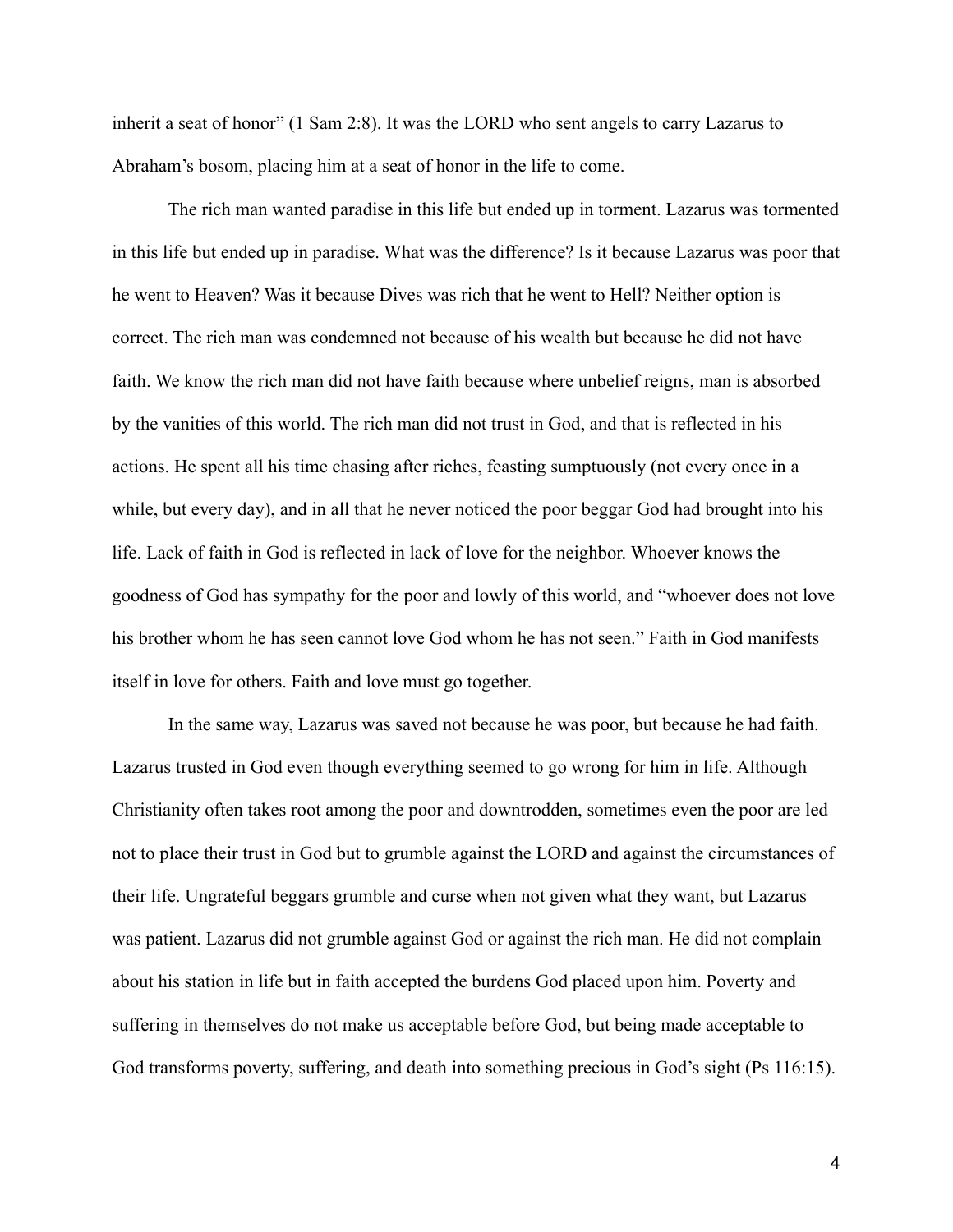Lazarus had such faith in God. He could willingly endure the sufferings of this life knowing that his life and salvation were in the Lord's hands. With this true faith in God, Lazarus could love God and others even if he did not have the means of helping others. For Lazarus, bearing the cross placed upon him with patience was a manifestation of his faith.

On the one hand, Jesus says "Blessed are you who are poor" (Luke 6:20). On the other hand, Jesus says: "Blessed are the poor in spirit" (Matt 5:2). The poor in spirit are those who know that they have nothing in and of themselves to offer God, but stand before Him as spiritual beggars. Like Lazarus, they bear all things in faith, knowing that whatever God wills is for our good. There are many examples in Scripture of those who are not necessarily poor in this life, yet are rich towards God. For example, Job, David, and Abraham. Though they had many earthly possessions, they trusted in God alone for their life and salvation, even as Christians today. It's not wealth or poverty that saves; it is faith in the one who gives us all things.

The rich man did not love because he did not know the love of God. Lazarus loved others because Lazarus knew he was loved by God. We, too, love because God first loved us. In His love, God saw our miserable state and did something about it. In His love, God sent His only Son into the world to redeem the world. In love, Christ made Himself nothing, taking on the form of a servant and being born in the likeness of men. Jesus humbled Himself to the point of dying on the cross for our sins. He left His kingly hall and came to us beggars, covered in sores and dead in our trespasses and sins. In love Jesus was wounded for our transgressions. He took upon Himself our sins and iniquities and in turn gave us His royal robe of righteousness. And so God has highly exalted Him, and in Christ, we too, are exalted, ushered with Lazrus to Abraham's bosom as true children of Abrahm and as true children of God. And so we in turn love because He first loved us. The power to love our neighbor in whatever situation only comes because we